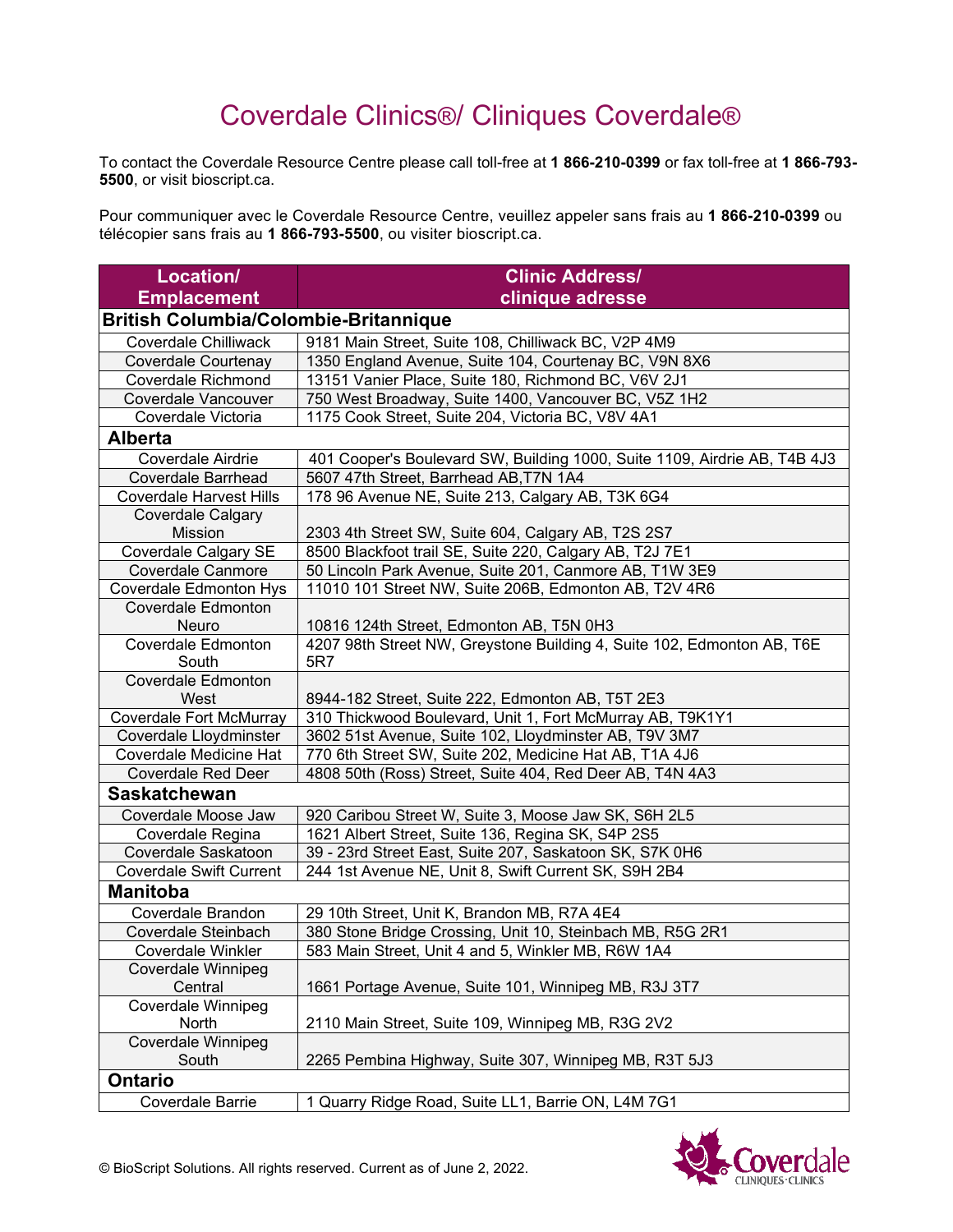| <b>Coverdale Belleville</b>      | 210 Dundas Street, Suite 205, Belleville ON, K8N 5G8              |
|----------------------------------|-------------------------------------------------------------------|
| Coverdale Bracebridge            | 345 Ecclestone Drive, Suite 1053, Bracebridge ON, P1L 1R1         |
| <b>Coverdale Burlington</b>      | 672 Brant Street, Suite 401, Burlington ON, L7R 2H3               |
| <b>Coverdale Cornwall</b>        | 171 Montreal Road, Suite 202, Cornwall ON, K6H 1B2                |
| Coverdale Guelph                 | 812 Woolwich Street, Guelph ON, N1H 6J2                           |
| <b>Coverdale Downtown</b>        |                                                                   |
| Guelph                           | 21 Surrey Street W, Suite 105B, Guelph ON, N1H 3R3                |
| <b>Coverdale Hamilton</b>        | 460 Main Street East, Suite 303, Hamilton ON, L8N 1K4             |
| Coverdale Kingston               | 1469 Princess Street, Unit 3, Kingston ON, K7M 3E9                |
| Coverdale Kitchener-             |                                                                   |
| Waterloo                         | 100 Highland Road West, Suite 4, Kitchener ON, N2M 3B5            |
| Coverdale London                 | 339 Wellington Road, Suite 140, London ON, N6B 5Z9                |
| Coverdale Mississauga            | 3420 Hurontario Street, Suite 202, Mississauga ON, L5B 4A9        |
| Coverdale North Bay              | 1500 Fisher Street, Suite 208b, North Bay ON, P1B 2H3             |
| <b>Coverdale North York</b>      | 2065 Finch Avenue W, 2nd Floor, Suite 209, North York ON, M3N 2V7 |
| Coverdale Oakville               | 1393 North Service Road E, Unit 1, Oakville ON, L6H 1A7           |
| Coverdale Orillia                | 119 Memorial Avenue, Suite 102, Orillia ON, L3V 5X1               |
| Coverdale Ottawa                 | 2039 Robertson Road, suite 505, Nepean ON, K2H 8R2                |
| Coverdale Ottawa Allergy         | 2935 Conroy Road, suite 110, Ottawa ON, K1G 6C6                   |
| Coverdale Peterborough           | 270 Charlotte Street, Suite 101, Peterborough ON, K9J 2V4         |
| <b>Coverdale Sault Ste Marie</b> | 170 East Street, Suite 104, Sault Ste Marie ON, P6A 3C6           |
| Coverdale Scarborough            | 1371 Neilson Road, Suite 323, Scarborough ON, M1B 4Z8             |
| Coverdale St. Catherines         | 245 Pelham Road, Suite 101, St. Catherine's ON, L2S 1X8           |
| <b>Coverdale Sudbury</b>         | 2141 Lasalle Boulevard, Suite 17, Sudbury ON, P3A 2A3             |
| <b>Coverdale Downtown</b>        |                                                                   |
| Toronto                          | 123 Edward Street, Suite 914, Toronto ON, M5G 1E2                 |
| Coverdale Toronto East,          |                                                                   |
| Don Mills                        | 20 Wynford Drive, Suite 301, North York ON, M3C 1J4               |
| Coverdale Toronto NE             |                                                                   |
| Allergy                          | 240 Duncan Mill Road, Suite 702, Toronto ON, M3B 3S6              |
| Coverdale Waterloo               |                                                                   |
| Allergy                          | 525 Belmont Avenue W, Suite 205, Kitchener ON, N2M 5E2            |
| <b>Coverdale Windsor</b>         |                                                                   |
| <b>Allergy Clinic</b>            | 1407 Ottawa Street, Windsor ON, N8X 2G1                           |
| Coverdale Windsor                | 700 Tecumseh Road East, Suite 300, Windsor ON, N8X 4T2            |
| Coverdale Woodstock              | 600 Princess Street, Suite 302, Woodstock ON, N4S 4H4             |
| Quebec/Québec                    |                                                                   |
| Coverdale Chateauguay            | 230 Boulevard Brisebois, Suite 102, Chateauguay QC, J6K 4Y6       |
| Coverdale Contrecoeur            | 4915 route Marie-Victorin, Suite 206, Contrecoeur QC, J0L 1C0     |
| Coverdale Drummondville          | 2125 Boulevard Lemire, Suite 140, Drummondville QC, J2B 8N8       |
| Coverdale Gatineau               | 520 Boulevard De l'hôpital, Suite 3C, Gatineau QC, J8V 2P5        |
| Coverdale Mont Laurier           | 435-A rue de la Madone, Suite 315, Mont Laurier QC, J9L 1S1       |
| <b>Coverdale Montreal</b>        | 535 rue Ontario E, Montreal QC, H2L 1N8                           |
| <b>Coverdale Montreal West</b>   | 260 Dunbar Avenue, Suite 100, Mont-Royal QC, H3P 2H5              |
| Coverdale Rivière-du-            |                                                                   |
| Loup                             | 240 rue Lafontaine, Suite 102, Rivière-du-Loup QC, G5R 3A7        |
| Coverdale Rouyn-                 |                                                                   |
| Noranda                          | 243 Avenue Murdoch, Suite 106, Rouyn-Noranda QC, J9X 1E8          |
| Coverdale Saint                  |                                                                   |
| Hyacinthe                        | 2780 Ave Raymond, Saint Hyacinthe QC, J2S 5W7                     |
| Coverdale Saint-Jérôme           | 256 rue de Montigny, Suite 6, Saint-Jérôme QC, J7Z 5P9            |
| Coverdale St-Léonard             | 4750 rue Jarry E, Suite 206, St-Léonard QC, H1R 1X8               |
| Coverdale St. Charles            |                                                                   |
| Borromée                         | 371 rue Visitation, St. Charles Borromée QC, J6E 4N8              |